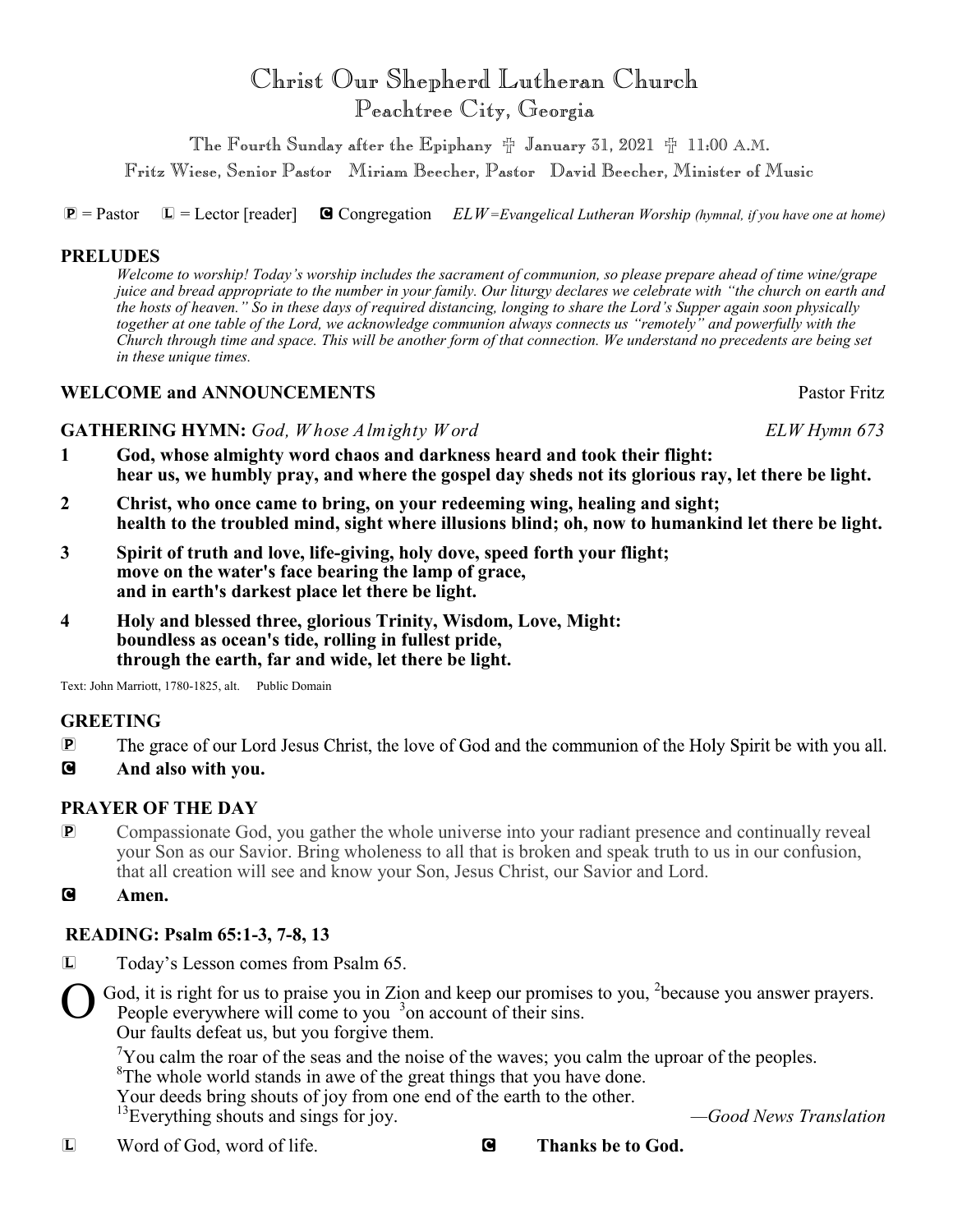#### **GOSPEL ACCLAMATION:** Let All Mortal Flesh Keep Silence

#### **1 Let all mortal flesh keep silence, and with fear and trembling stand; ponder nothing earthly-minded; offer now your praises grand: "Alleluia! Alleluia! Alleluia, Lord Most High!"**

Text: Liturgy of St. James; tr. Gerard Moultrie, 1829-1885, alt. Public Domain.

#### **GOSPEL: Mark 1:21-28**

P The Holy Gospel according to Mark, the first chapter.

G Glory to you, O Lord.

Jesus and his disciples came to the town of Capernaum, and on the next Sabbath Jesus went to the synagogue and began to teach.<sup>22</sup> The people who heard him were amazed at the v to the synagogue and began to teach. <sup>22</sup> The people who heard him were amazed at the way he taught, for he wasn't like the teachers of the Law; instead, he taught with authority.

 $^{23}$ Just then a man with an evil spirit came into the synagogue and screamed,  $^{24}$ "What do you want with us, Jesus of Nazareth? Are you here to destroy us? I know who you are—you are God's holy messenger!"

 $^{25}$ Jesus ordered the spirit, "Be quiet, and come out of the man!"

<sup>26</sup>The evil spirit shook the man hard, gave a loud scream, and came out of him. <sup>27</sup>The people were all so amazed that they started saying to one another, "What is this? Is it some kind of new teaching? This man has authority to give orders to the evil spirits, and they obey him!"

 $^{28}$ And so the news about Jesus spread quickly everywhere in the province of Galilee.

*—Good News Translation*

- P The Gospel of the Lord.
- C **Praise to you, O Christ.**

#### **HYMN OF THE DAY:** *Oh, For a Thousand Tongues to Sing* ELW Hymn 886

- **1 Oh, for a thousand tongues to sing my great Redeemer's praise, the glories of my God and King, the triumphs of his grace!**
- **3 The name of Jesus charms our fears and bids our sorrows cease, sings music in the sinner's ears, brings life and health and peace.**
- **4 He speaks, and list'ning to his voice, new life the dead receive; the mournful, broken hearts rejoice, the humble poor believe.**
- **6 To God all glory, praise, and love be now and ever giv'n by saints below and saints above, the church in earth and heav'n.**

Text: Charles Wesley, 1707-1788, alt. Public Domain

# **OUR PROFESSION OF FAITH: THE APOSTLES' CREED**

- P Let us confess our baptismal faith together.
- C **I believe in God, the Father almighty, creator of heaven and earth.**

**I believe in Jesus Christ, God's only Son, our Lord, who was conceived by the Holy Spirit, born of the virgin Mary, suffered under Pontius Pilate, was crucified, died, and was buried; he descended to the dead. On the third day he rose again; he ascended into heaven,** 

 **he is seated at the right hand of the Father,** 

**and he will come to judge the living and the dead.** 

**I believe in the Holy Spirit, the holy catholic church, the communion of saints, the forgiveness of sins, the resurrection of the body, and the life everlasting. Amen.** 

**SERMON** Pastor Miriam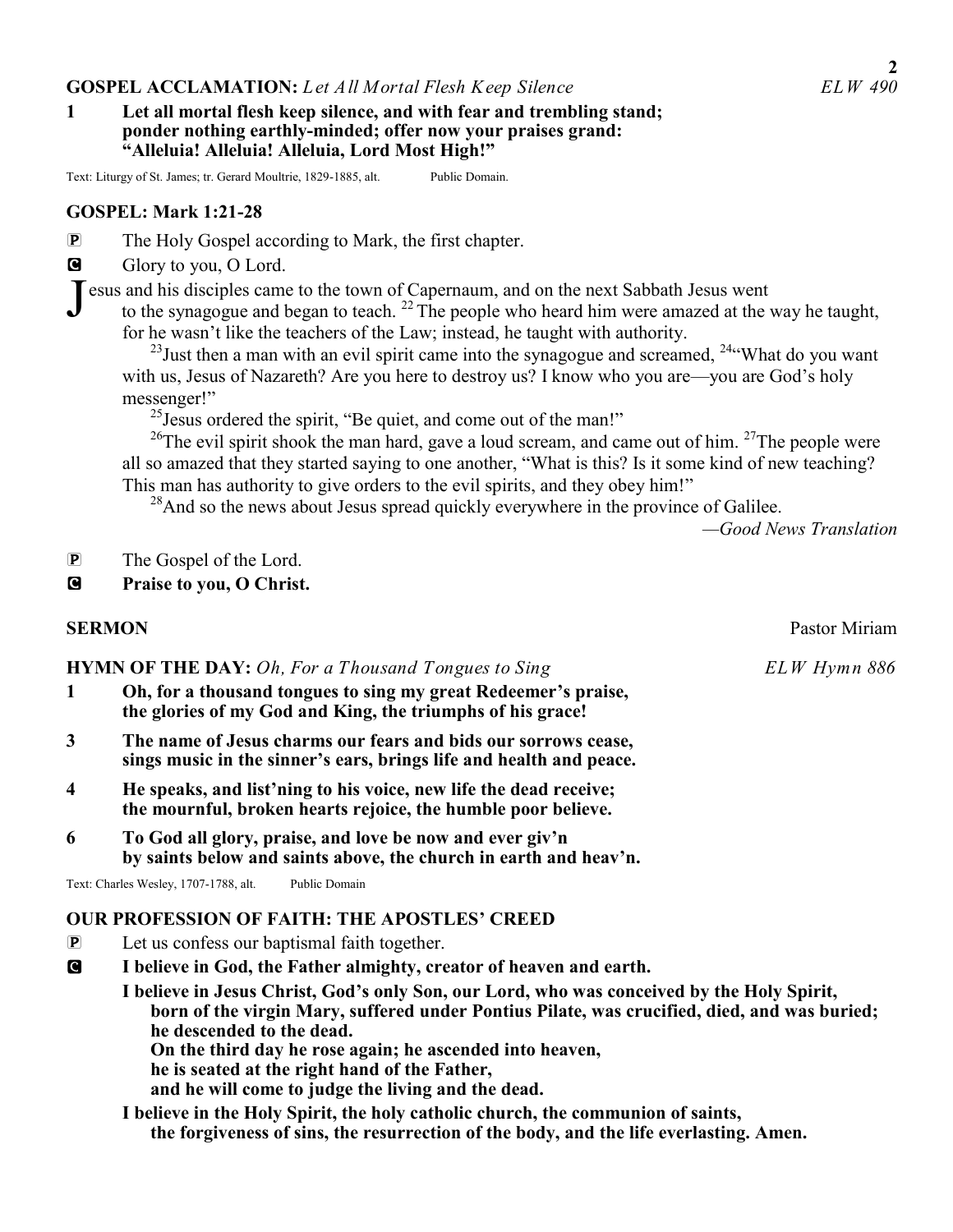## **PRAYERS OF THE CHURCH**

*When the petition concludes "Lord, in your mercy" please respond, "Hear our prayer." The prayers are ended with these words, "Merciful God, hear the prayers of your people, spoken or silent, for the sake of the one who dwells among us, your Son, Jesus Christ our Savior." Please respond, "Amen."* 

## **INVITATION TO OFFERING:** *Link to give:* https://coslutheran.org/give/

## **THE GREAT THANKSGIVING**

- P The Lord be with you.
- C **And also with you.**
- P Lift up your hearts.
- C **We lift them to the Lord.**
- P Let us give thanks to the Lord our God.
- C **It is right to give our thanks and praise.**
- P It is indeed right, our duty and our joy, that we should at all times and in all places give thanks and praise to you, almighty and merciful God, through our Savior Jesus Christ; By the leading of a star he was shown forth to all nations; in the waters of the Jordan you proclaimed him your beloved Son; and in the miracle of water turned to wine he revealed your glory. And so, with all the choirs of angels, with the church on earth and the hosts of heaven, we praise your name.

# **WORDS OF INSTITUTION**

P In the night in which he was betrayed, our Lord Jesus took bread, and gave thanks; broke it, and gave it to his disciples, saying: Take and eat; this is my body, given for you. Do this for the remembrance of me.

Again, after supper, he took the cup, gave thanks, and gave it for all to drink, saying: This cup is the new covenant in my blood, shed for you and for all people for the forgiveness of sin. Do this for the remembrance of me.

## **THE LORD'S PRAYER**

C **Our Father, who art in heaven, hallowed be thy name; thy kingdom come, thy will be done, on earth as it is in heaven. Give us this day our daily bread; and forgive us our trespasses, as we forgive those who trespass against us; And lead us not into temptation, but deliver us from evil. For thine is the kingdom, and the power, and the glory, forever and ever. Amen.** 

## **SHARING COMMUNION WITH YOUR HOUSEHOLD**

*As the pastors and worship team commune, please join them and the whole Church remotely by communing each other/yourself with these ancient words of promise: "The body of Christ for you" and "The blood of Christ for you."*